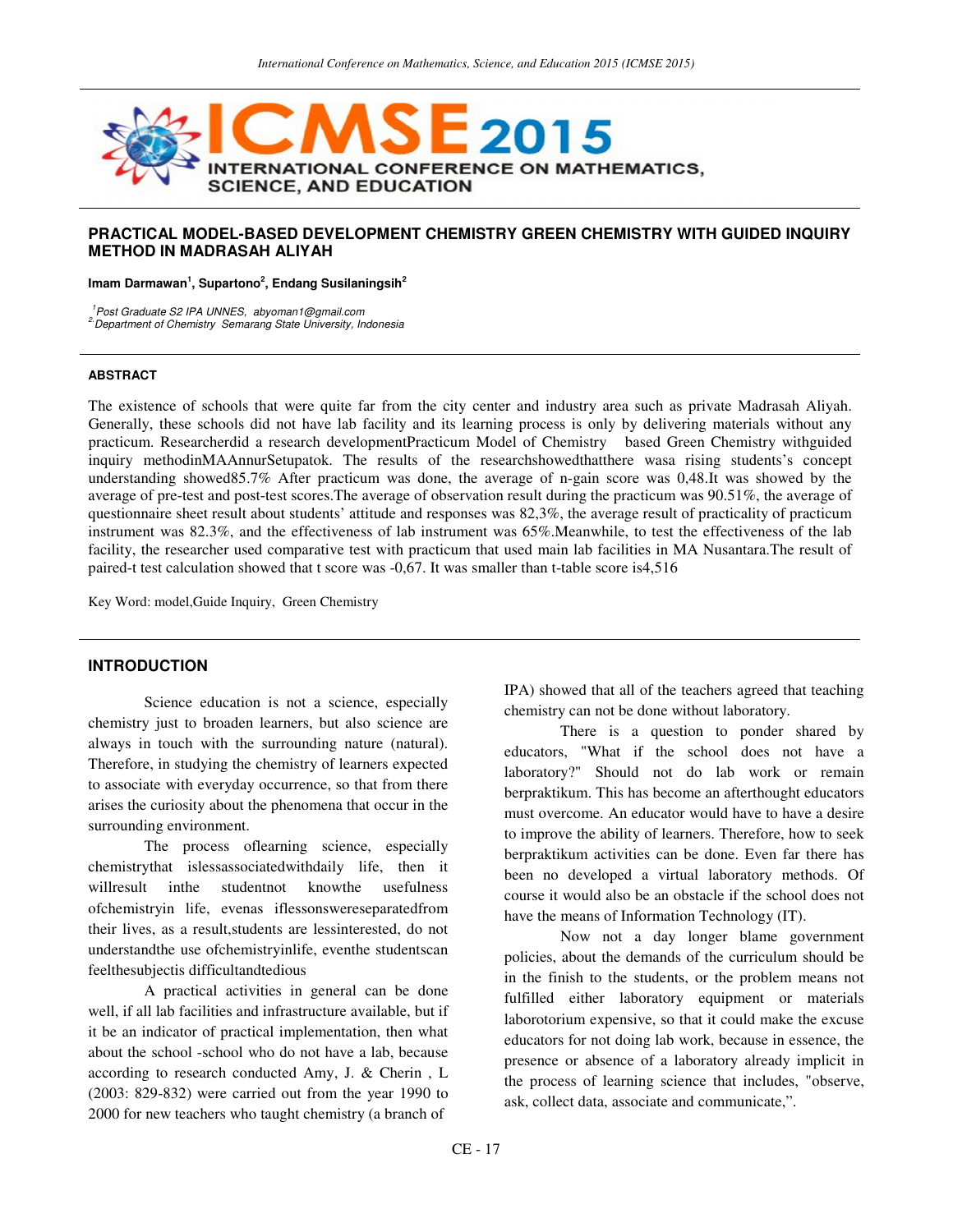If you look at the learning path that is at the core of the scientific process, moreover, particularly chemical science lesson will be more meaningful when students can bring about benefits to the environment and its relationship to the subject matter chemistry.

There have been many studies conducted by researchers and educational actors to overcome the limitations of practical tools and laborotorium, as is done by Hadi, A (2008: 17-20) or research done Derr et.al (2000: 171-172), which proves the existence of gas in baking soda or baking, and probably much more research -Research like which at its core innovation should be from a teacher through creativity.

The process of creativity can be realized, if an educator trying to overcome the limitations and unavailability of supporting facilities. Efforts to overcome the limited means can also be overcome by utilizing state of the environment, utilizing the goods everyday unused as a substitute means of dam infrastructure to berpraktikum, as long as the replacement appliance or lab materials used that has a value function and practicality are the same as the tool or The main lab materials.

A teacher can lead students to do practical work with materials or tools that meet everyday. Therefore, educators must pay attention to the surrounding environment where teaching.

The existence of schools are far from the city center and industrial as well as private Madrasah Aliyah (MAS) generally do not have adequate laboratory facilities. These circumstances can be a challenge educators to utilize a material or tool that is in the neighborhood with the principle that the material or the device easily accessible, environmentally friendly and renewable. The activity can be done as an effort to implementation pattern learning approach by utilizing unused or used goods to reduce pollution in order to realize the basic principles of Green Chemistry.

Utilization of thrift or natural materials can be used as the basis of an educator's ability to improve the ability to think and innovate as a form of professionalism an educator. Because according to Sylvia & Olaf (2005: 231-239) a teacher should always strive to improve the quality profresionalismenya. Professionalism quality can be obtained if an educator has a provision how to teach good science, educators also need to have laboratory skills as supporting the implementation of tasks in the field as well as problem-solving abilities, so that is not easy to give up when faced with various problems related to teaching duties.

The ability of laboratory skills and problemsolving skills can be obtained, if a teacher can always be done and creative designing practical activities for learners even in conditions of facilities and infrastructure of deprivation. Challenges and obstacles that arise when designing the lab can be overcome, if a teacher keeps practicing and thinking to solve the problems encountered, so that the absence of the laboratory is not used as an excuse for not holding practicum.

Practical activities can be done even if the school does not have a laboratory provided that an educator can innovate and creativity. An educator can direct learners to search for materials or tools that have the same principles and functions of the equipment or materials used in the lab.

Guided inquiry process can be used as an option in the practical implementation methods. These activities can be designed by an educator to guide the student from the start the planning process lab, the search for materials and equipment by utilizing thrift or natural materials, designing the procedure, until the conclusions about whether or not the lab can be effective, if the process of interaction and guidance of a the teacher continues to the stage to performan independent student practicum.

Various problems can arise from private schools from the start does not have a lab, the teacher pengampu not linear, learning only the theory of continuous delivery and so on so that all lead to less child enjoys learning science, especially private kimia.Sekolah may organize practical even though the means are insufficient. The limitation means can be a challenge if the teacher would think to create and innovate one terbimbimbing dengran inquiry method. All stages of the process of guided inquiry can be planned by a teacher from planning (planning), information (retrieving), processing and creating information (processing),communicate information (sharing), evaluation (evaluating) (Alberta, 2004: 20).

### **METHODS**

The method used in this research is the method development (R & D), which refers to 1997 in Hobri Plomp (2009: 76) that includes development model; initial investigation (preliminary investigation); the design phase (design); phase of realization / construction (realization / construction); phase test, evaluation, and revision (test, evaluation, and revision); and an implementation phase (implementation).

In the initial investigation phase observational study conducted studies in MA Annur Setupatok Cirebon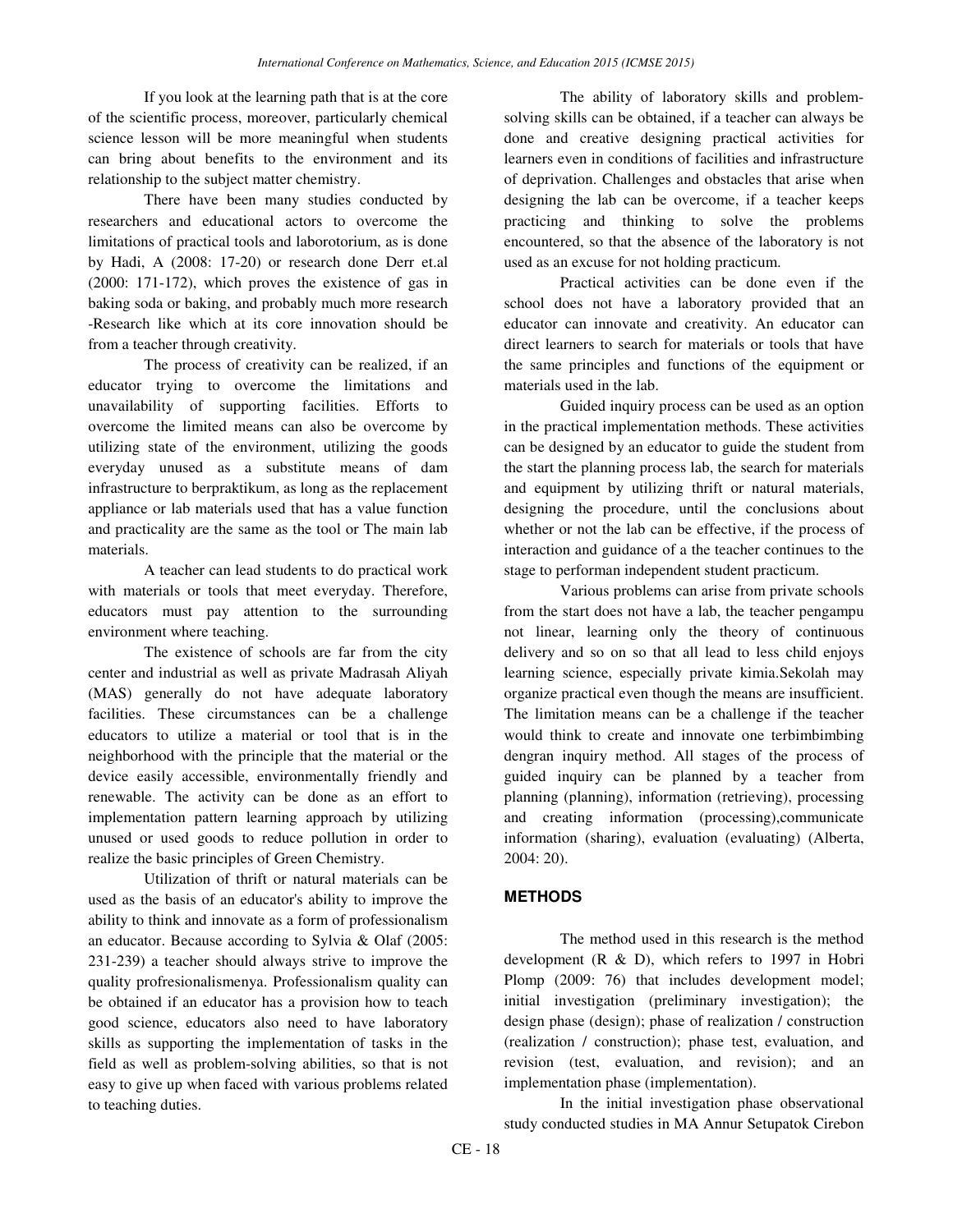district of the constraints to implementation is not practical science, especially chemistry. The findings of the researchers in the field eventually offered the idea for the school to implement practical by utilizing the environment and materials that are not too expensive in order to apply the principles of Green Chemistry. Discussing the design phase is done by the teachers on the drafting, preparation practicum to use the environment and the surrounding material. The draft will be tested in the lab is a qualitative test of synthetic dyes or textiles, qualitative test content of Borax and acid-base titrations.

Phase realization of the results obtained in the form of practical guidance based products Green Chemistry with guided inquiry method as a first draft.Phase test, evaluation, and revision of the researchers involved three validation material consisting of two experts and one expert lab devices. Then performed limited testing done on a class XII Science MA archipelago by taking a group of students above 7 and 8 students under a group of 23 students. At this stage only be simulated on the availability of lab time, materials and tools used and the possibilities that could be an obstacle when the lab carried out. These constraints are discussed with teachers and student teachers to be used as a revision to the wide-scale test phase.

The implementation phase was tested in grade XI MA Annur totaling 28 students, whereas to determine the effectiveness of the tool titration used in the lab, then tested the comparison of data, where data practicum XI MA An Nur who use the model of practicum Green Chemistry with guided inquiry method compared with the data with the data lab practicum MA archipelago that use the main tool practicum with the provisions of the amount of material and the same practical matter, namely acid-base titration, resulting from the comparison data can be known whether the range of differences in outcome whether too much or just a little difference.

Instruments and data analysis techniques used in this study include: understanding the concept of assessment instruments conducted pre-post evaluation questions regarding the content of acid-base titration, practical observation sheet using inter raters realiability (Mardapi, 2012: 34). Data analysis technique and attitude assessment form student responses, questionnaire sheet practicality lab, as well as the practical effectiveness of the questionnaire sheet using Cronbach α (Arikunto, 2002: 239).

Assessment improvement can also be seen from the increase in achievement indicators and increasing the understanding about the average student scores between pretest and posttest -rata value. At the time of the pre-test average value was still below the 35.79 of KKM. KKM is set for mapel chemistry in grade XI MA Annur is 60, while the average post-test score 67.43. Based on data recapitulation postes also that the value-in-class classical completeness is 85.7% which is in line with the opinion of Mulyasa (2004: 99) that the success of the class obtained when seen from the number of learners who are able to resolve, or at least 65%, at least 85% of the existing number of students who are in class. Changes in the pretest and posttest values can be seen from the acquisition value following pretest and posttest.

Results of the third calculation observer at the time of assessment obrvasi sheet shows the value of inter-raters Reability r11 assessment was 0.81 and the reliability reratanya of three raters 0.95. It means that the aspect that is reliable observer observed in this case in accordance with Mardapi (2012: 34) that r11 $\geq$  70 is reliable. In the calculation of the reliability questionnaire attitude and response of the students after a practicum with Cronbach  $\alpha$  0.72 shows the results, because the value  $r11 \ge 70$  is reliable for the instruments used.

In the calculation of the reliability questionnaire attitude and response of the students after a practicum with Cronbach  $\alpha$  0.72 shows the results, because the value  $r11 \ge 70$  is reliable for the instruments used.

Practicum practicality questionnaire sheet distributed to students after the students do lab work, it turns out from the calculation of Cronbach  $\alpha$  indicates the value of 0.71 (Annex 25, p 172). This is in accordance with the opinion of Arikunto (2002: 240) that the questionnaires to the value of  $\alpha = 70$  indicates the instrument is reliable means that the instrument can be used. As a percentage of every aspect of practicality practicum in Figure 1.



# **RESULT AND EXPLANATION**

**Figure 1**. Percentage of each aspect of practicality lab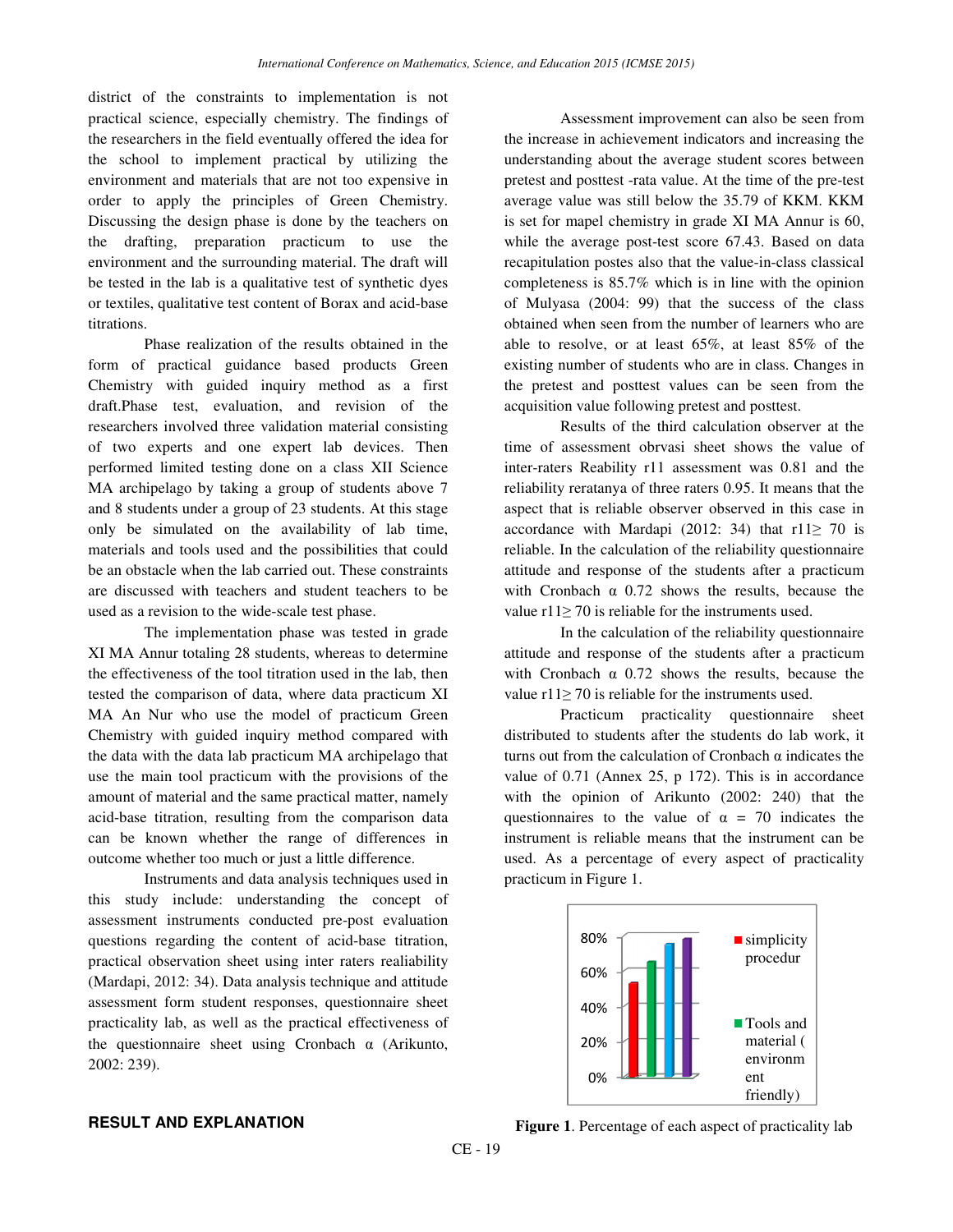The results obtained from the questionnaire giving practical effectiveness can be seen in Figure 2..



**Figure 2**. Practical effectiveness from the questionnaire

In the qualitative test of synthetic dyes, the results are not so obvious, because the materialsmaterials suspected to contain synthetic dyes or dye movement of the media flow filter paper is not so clear straight ahead and some even sideways, but in general of the sample used from start sauce, tofu, colored chips and syrup ABC terindikasikan not use synthetic dyes or Textiles, because of all these samples the color fades.

The color fading researchers concluded that the material is soluble in water. Because of research done by Babu & Indushekhar, S 1990 dyes that do not contain organic solvents will dissolve in water (Wikispace.com/ food aditive/ identification of Rhodamine).

In the practical implementation qualitative test borax in general students are very enthusiastic, because the results of lab is obvious that the materials allegedly containing borax tested by indicator-made filter paper with turmeric will look brown and purple, while the materials do not contain borax does not brown.

In the qualitative test only students borax conducted Wet Noodle samples suspected to contain borax, because of the color that looks purplish brown on Paper Test Kit is made of students. This is according to research conducted Nuraeni, et.al (2013) that the materials allegedly containing borax on Paper Test Kits are made to be brown. The brown color due to the reaction between borax and curcumin on filter paper.

In the practical implementation of titration students were delighted when the indicator is used for

color changes are obvious, such as indicators of turmeric and paper flowers, while the indicator leaves rhodiscolor provide a range difference is not noticeable because of the color range indicator leaves rhodiscolor with alcohol solvent 70% of purple cloudy to clear green in contrast to other indicators either saffron or paper flowers have a clear color change. Rhoediscolor leaf color change indicator is strongly influenced by the composition of the leaf mass, volume of solvent used and the soaking time. From the results of practicum students who use indicator 10 grams of leaves rhoediscolor by soaking 25 ml of alcohol for a while then filtered and then added water to 100 ml giving a color change from purple clear to clear green or yellowish green, while for menghasilkana discoloration clear example of red to green needs to be soaking in the refrigerator 3-4 weeks (Prihatin, 2005: 2). Results of lab-based green chemistry titration compared with the lab using the main tool that buret and erlenmeyer give the difference is not too big just 0.22 mL. This value is still included within tolerable limits of reasonableness.

In the calculation of statistical tests using paired t-test of the difference between the difference measurement lab, both titration with Green Chemistry or lab-based titration with the main tool providing value  $t =$  $-0.67$ , while t table for  $n = 4$  and a significance level of 0.025 was 4.541 (see annex 30, p 201) can thus be concluded tidaka which means there is a difference between the measurement tool based titration Green Chemistry with a major tool not so significant or reasonable so that the device can replace the main tools for practical activities. (Miller & Miller 1991: 53)

# **CONCLUSION**

Based on the results of research and discussion, conclusions obtained on product development model based Green Chemistry chemistry lab with guided inquiry method in Madrasah Aliyah. In detail, the conclusions of this study are as follows:

- 1. Process Chemistry Practical Model-based development of Green Chemistry with guided inquiry method in MA Annur can run well on the attitude assessment instruments and student response, practicality and effectiveness lab practicum.
- 2. The model developed can be used as a practical product development.
- 3. Model-based Green Chemistry chemistry lab with guided inquiry method can be applied to the identification of borax and synthetic colors in foods.